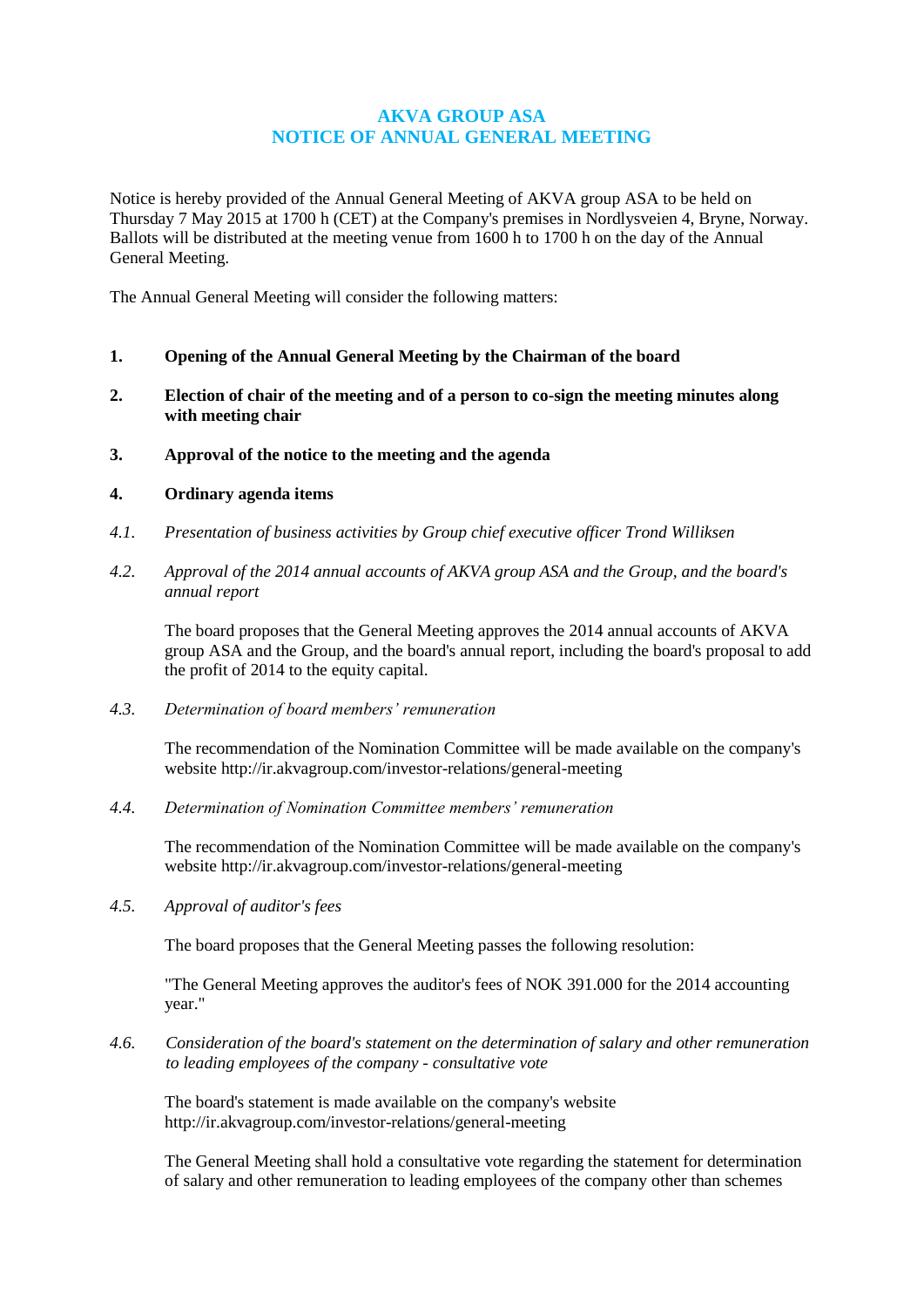where compensation to leading employees is linked to shares or the developments in the price of the company's shares or of the shares in any other group company.

The board proposes that the General Meeting passes the following resolution;

"The General Meeting endorses item 2 of the board's statement on the determination of salary and other remuneration to leading employees of the company."

*4.7. Consideration of the board's statement on the determination of salary and other remuneration to leading employees of the company - binding vote*

The board's statement is made available on the company's website <http://ir.akvagroup.com/investor-relations/general-meeting>

The General Meeting shall hold a binding vote regarding the statement for determination of salary and other remuneration to leading employees linked to shares or the developments in the price of the company's shares or of the shares in any other group company.

The board proposes that the General Meeting passes the following resolution;

"The General Meeting approves item 3 of the board's statement on the determination of salary and other remuneration to leading employees of the company."

*4.8. Consideration of the board's statement on corporate governance in accordance with the Norwegian Accounting Act section 3-3 b*

The company is obliged to give an account on corporate governance, in accordance with the Norwegian Accounting Act. The board's statement is included in the board's annual report for 2014. The company's General Meeting shall consider the statement on the Annual General Meeting, in accordance with the Norwegian Public Limited Liability Company Act section 5- 6. The board proposes that the General Meeting passes the following resolution;

"The General Meeting endorses the board's statement on corporate governance, included in the annual report."

### *4.9. Election of board members*

The recommendation of the Nomination Committee will be made available on the company's website<http://ir.akvagroup.com/investor-relations/general-meeting>

### *4.10. Election of Nomination Committee members*

The recommendation of the Nomination Committee will be made available on the company's website<http://ir.akvagroup.com/investor-relations/general-meeting>

### **5 Authorization to increase the share capital**

To ensure the completion of the Company's strategic goals in the best possible way, the board proposes that the General Meeting grants the board an authorization to carry out one or several capital increases.

The purpose of the authorization is to give the board the opportunity to raise additional capital quickly and efficiently in connection with funding of further development and growth of the business. Accordingly, it would be appropriate to give the board the opportunity to make a continuous assessment of and response to the need for additional capital.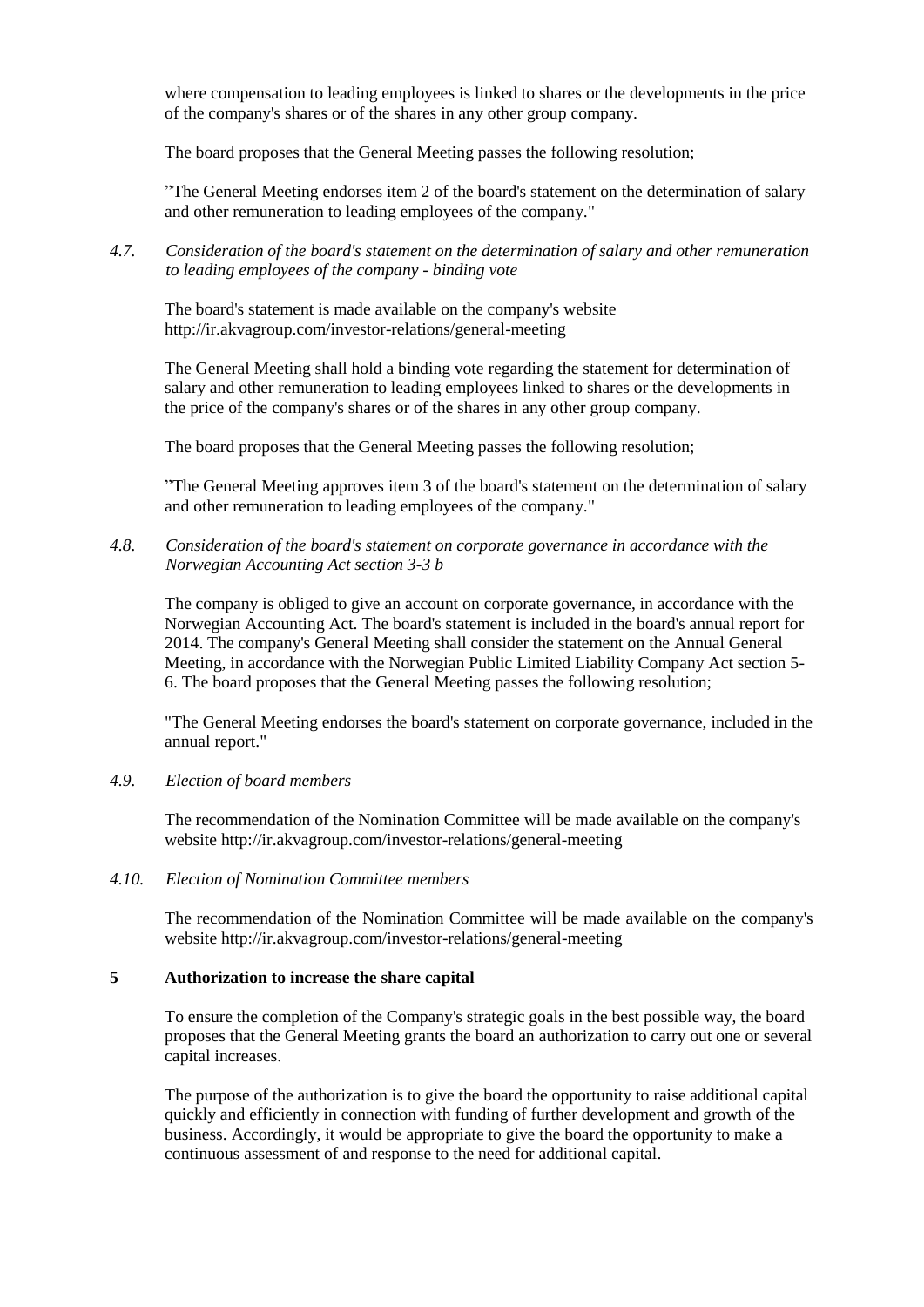The board's proposal does not permit the pre-emptive right of shareholders to subscribe for shares pursuant to section 10-4 of the Public Limited Liability Companies Act to be waived.

The board proposes that the General Meeting pass the following resolution:

*The board is authorized to increase the company's share capital by up to NOK 12.917.151, through subscription of new shares. The authorization does not authorize the board to waive the pre-emptive right of shareholders pursuant to section 10-4 of the Public Limited Liability Companies Act (the "Act"), nor carry out a capital increase through payments in nonmonetary assets, nor incur special obligations on behalf of the company as set out in section 10-2 of the Act, nor decisions on mergers pursuant to section 13-5 of the Act, and may not be used in connection with the company's option program.* 

*The authorization shall be in force from the date of the General Meeting until the earlier of the time of the Annual General Meeting in 2016 and 30 June 2016. This authorization replaces all previous authorizations to the board to increase the company's share capital."*

### **6. Authorisation to purchase own shares**

In the General Meeting of 7 May 2014, the board was authorised to purchase the company's own shares up to a total nominal value of NOK 645,857, which equals to approximately 2.5 % of the Company's share capital. The authorisation is in force until the Annual General Meeting in 2015, however, not later than until 30 June 2015. A new authorisation to purchase own shares will provide the board with desired flexibility and opportunity, inter alia in connection with acquisitions where the consideration shall consist of shares in the company. The board proposes that the General Meeting passes the following resolution:

*The board is, pursuant to Section 9-2 to 9-4 of the Public Limited Companies Act, authorized to purchase and hold shares in the Company. The shares to be acquired under this authorization shall not be acquired at a higher value than market terms on a regulated market where the shares are traded.*

*This authorization may be used one or several times. The maximum face value of the shares which the Company may acquire pursuant to this authorization is in total NOK 645,857 which equals to approximately 2.5 % of the Company's share capital.*

*Acquisition of shares pursuant to this authorization may only take place if the Company's distributable reserves according to the most recent balance sheet exceed the remuneration for the shares to be acquired. The board is free to determine how the company's own shares will be acquired and sold, provided an acquisition under this authorization must be in accordance with prudent and good business practice, with due consideration to losses which may have occurred after the balance-sheet date or to such expected losses.*

*The authorisation shall be in force from the date of the General Meeting until the Annual General Meeting in 2016, however, not later than until 30 June 2016. This authorization replaces the authorization to the board to purchase own shares, given by the General Meeting the 7 May 2014.*

## **7. Authorisation to the board to approve the distribution of dividends**

Reference is made to the company's dividend policy which shall contribute towards maximizing the value of shareholders' investments. The level of dividends paid by the company should reflect the current and anticipated cash generating potential of the company. The company is targeting a net interest-bearing debt-to-equity ratio of less than 0.5x. When the targeted level is reached, at least 60% of the annual free cash flow after operational and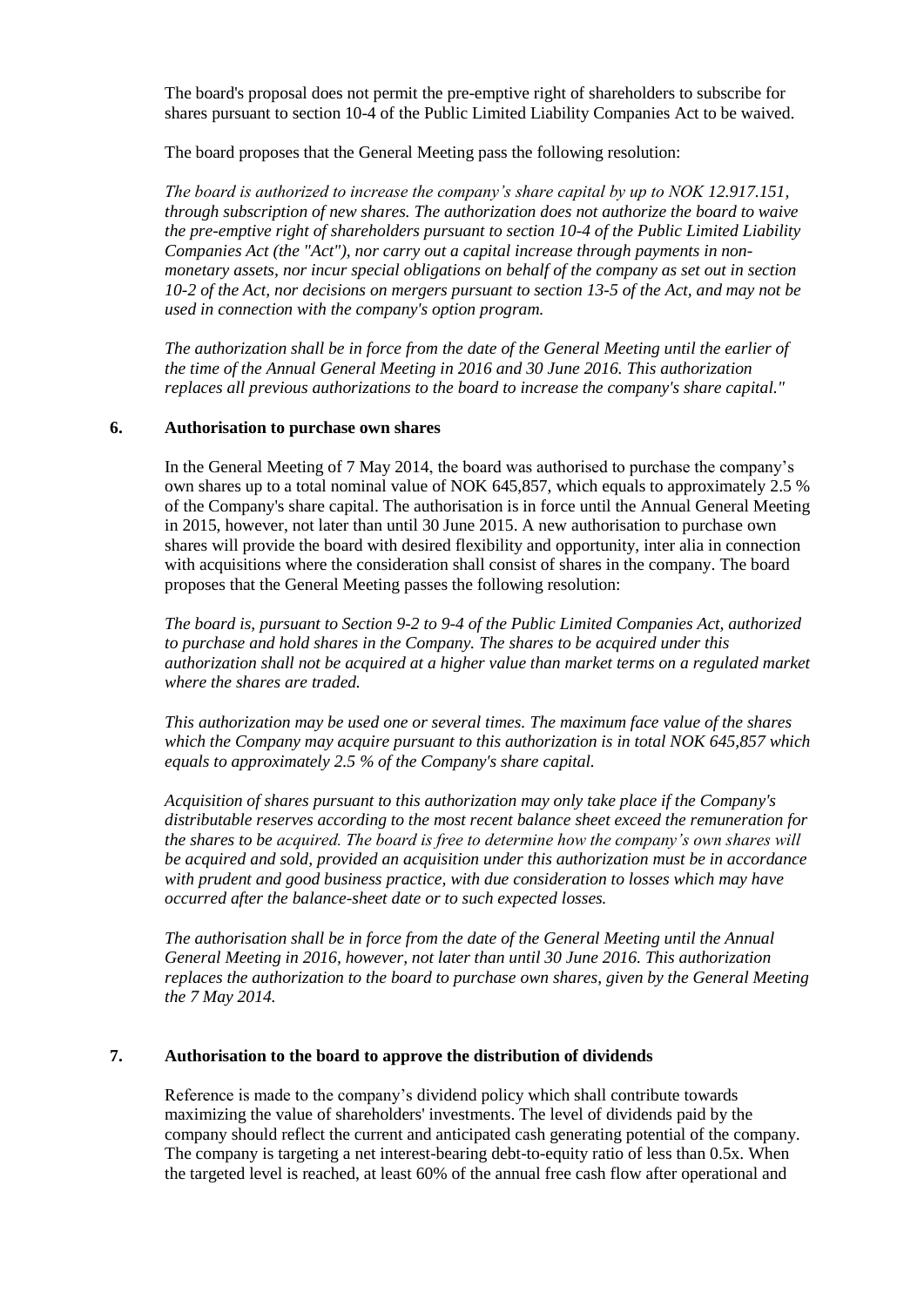financial commitments is intended to be distributed as dividend through semi-annual distributions from the company.

The company's financial result in 2014 enables dividend distributions as set out in the company's dividend policy. In order to facilitate semi-annual distributions of dividends in line with the company's dividend policy, to the extent deemed appropriate based on the company's financial situation, the board proposes that the general meeting passes the following resolution:

*The board of directors is authorised pursuant to the Public Limited Companies Act § 8-2(2) to approve the distribution of dividends based on the Company annual accounts for 2014. The authorisation also includes distribution in the form of repayment of paid-in-capital.* 

*The authorisation may be used to approve the distribution of dividends up to an aggregated amount of NOK 75.000.000.* 

*The authorisation is valid for dividends from and including second quarter of 2015 and until the Annual General Meeting in 2016, however, not later than until 30 June 2016.*

*The board determines from which date the shares will be traded ex-dividend.* 

\*\*\*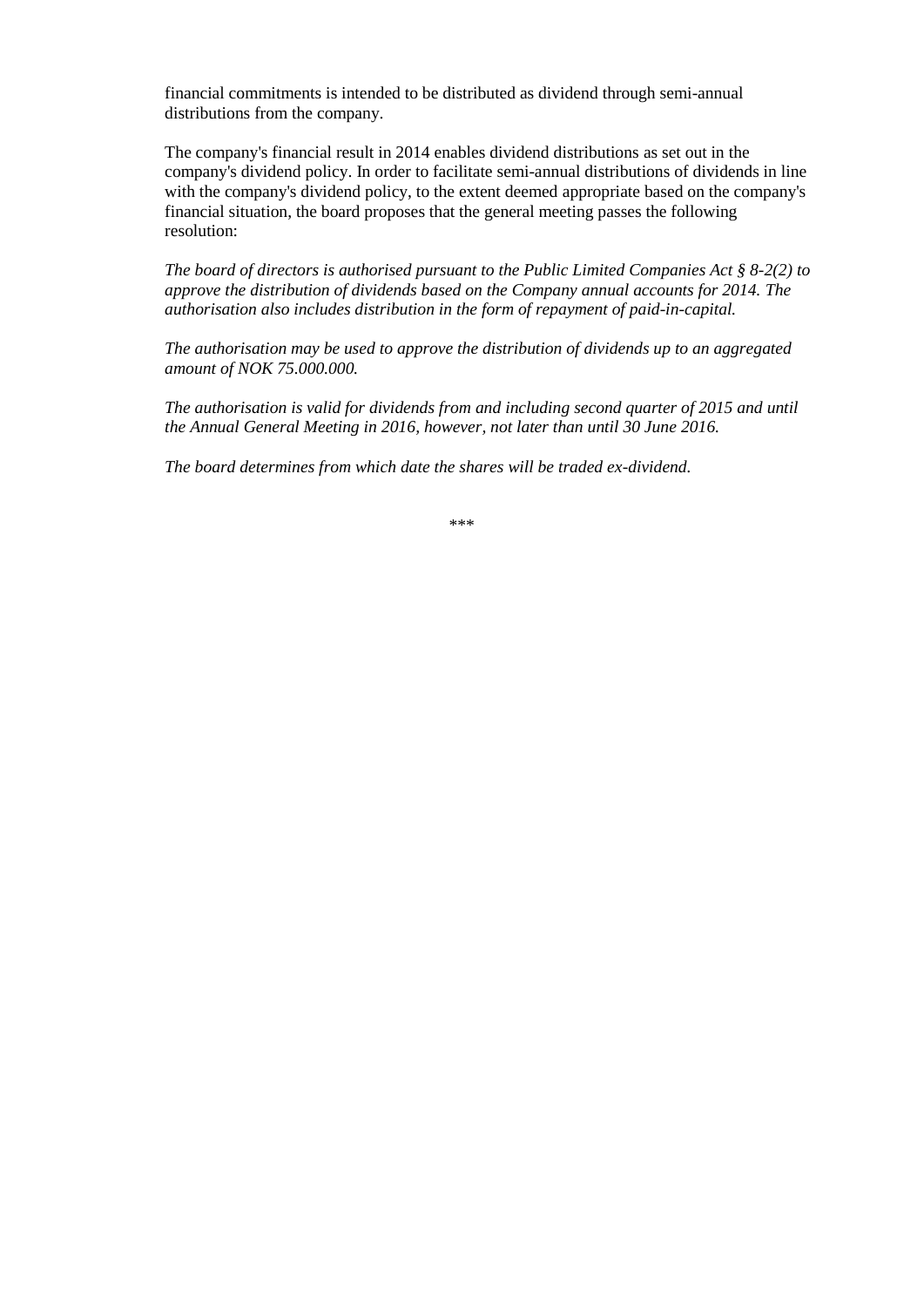#### **The shares of the company and the right to vote for shares**

The company's share capital is NOK 25,834,303 divided into 25,834,303 shares. Each share is entitled to one vote.

Each shareholder has the right to vote for the number of shares owned by the shareholder and registered on an account in the Norwegian Central Securities Depository (VPS) belonging to the shareholder at the time of the Annual General Meeting. If a shareholder has acquired shares and the share acquisition has not been registered with the Norwegian Central Securities Depository (VPS) at the time of the Annual General Meeting, voting rights for the acquired shares may only be exercised if the acquisition is reported to VPS and proven at the Annual General Meeting. In case of ownership transfer, the parties may agree that the seller can exercise the shareholder rights until the rights have been assumed by the acquirer.

Voting rights on shares registered in VPS accounts belonging to custodians, cf. the Public Limited Liability Companies Act § 4-10, may, from the company's point of view, not be exercised either by the beneficial owner or the custodian. However, the beneficial owner of the shares may exercise voting rights if he proves that he has taken the necessary actions to terminate the custodianship of the shares and that the shares will be transferred to an ordinary VPS account in the name of the owner. If the owner can prove that he has initiated such measures and that he has a real shareholder interest in the company, he may, in the opinion of the company, vote for the shares even if they are not yet registered in an ordinary VPS account.

#### **The shareholders' rights**

A shareholder cannot demand that new items are added to the agenda when the deadline for such request has expired, cf. § 5-11second sentence of the Public Limited Companies Act.

A shareholder has the right to make proposals for a resolution regarding the items which will be considered by the General Meeting.

A shareholder has the right to require the members of the Board of Directors and the General Manager to provide necessary information to the General Meeting that may influence the approval of the annual accounts and the annual report, items which have been presented to the shareholders for decision, the company's financial position, including information on other companies in which the company participates, and other items to be considered at the Annual General Meeting, unless the information requested may not be disclosed without causing disproportionate damage to the company.

If additional information is necessary, and an answer cannot be given at the Annual General Meeting, a written answer shall be prepared within two weeks from the date of the Annual General Meeting. Such answer shall be available to the shareholders at the company's premises and be sent to shareholders requesting the information. If the answer is considered material for evaluation of the circumstances mentioned in the previous paragraph, the answer should be sent to all shareholders with known address.

#### **Registration of attendance to the Annual General Meeting**

Shareholders who wish to participate at the Annual General Meeting, either in person or by proxy, must complete and submit the attached attendance form or the attached form of proxy, to AKVA group ASA, v/ Rita Irene Hansen-Våland, Post box 271, Nordlysveien 4, 4349 Bryne and by fax (+47) 51 77 85 01. In case the shareholder is a legal entity, a certificate of registration must accompany the attendance form. Otherwise, the shareholder must bring a certificate of registration to the General Meeting. We kindly request that the attendance form is received by AKVA group ASA no later than Wednesday 6 May 2015, at 12:00 h local time, Bryne.

#### **Proxy**

A shareholder, who is not present at the General Meeting in person, may grant proxy to a nominated proxy holder. Any proxy form not naming any particular proxy holder will be deemed given to the chairman of the board or a person designated by him. Enclosed with the Notice of Annual General Meeting is a form for granting proxy. We kindly ask you to send the proxy by post to AKVA group ASA, v/ Rita Irene Hansen, Post box 271, Nordlysveien 4, 4349 Bryne and by fax (+47) 51 77 85 01. In case the shareholder is a legal entity, a certificate of registration must be enclosed to the form of proxy. Online registration of proxy with voting instructions is not possible.

Shareholders may also grant proxy with voting instructions. A separate proxy form for such detailed voting instructions is enclosed with the Notice of Annual General Meeting. Proxy with voting instructions should be sent by post AKVA group ASA, v/ Rita Irene Hansen-Våland, Post box 271, Nordlysveien 4, 4349 Bryne and by fax (+47) 51 77 85 01.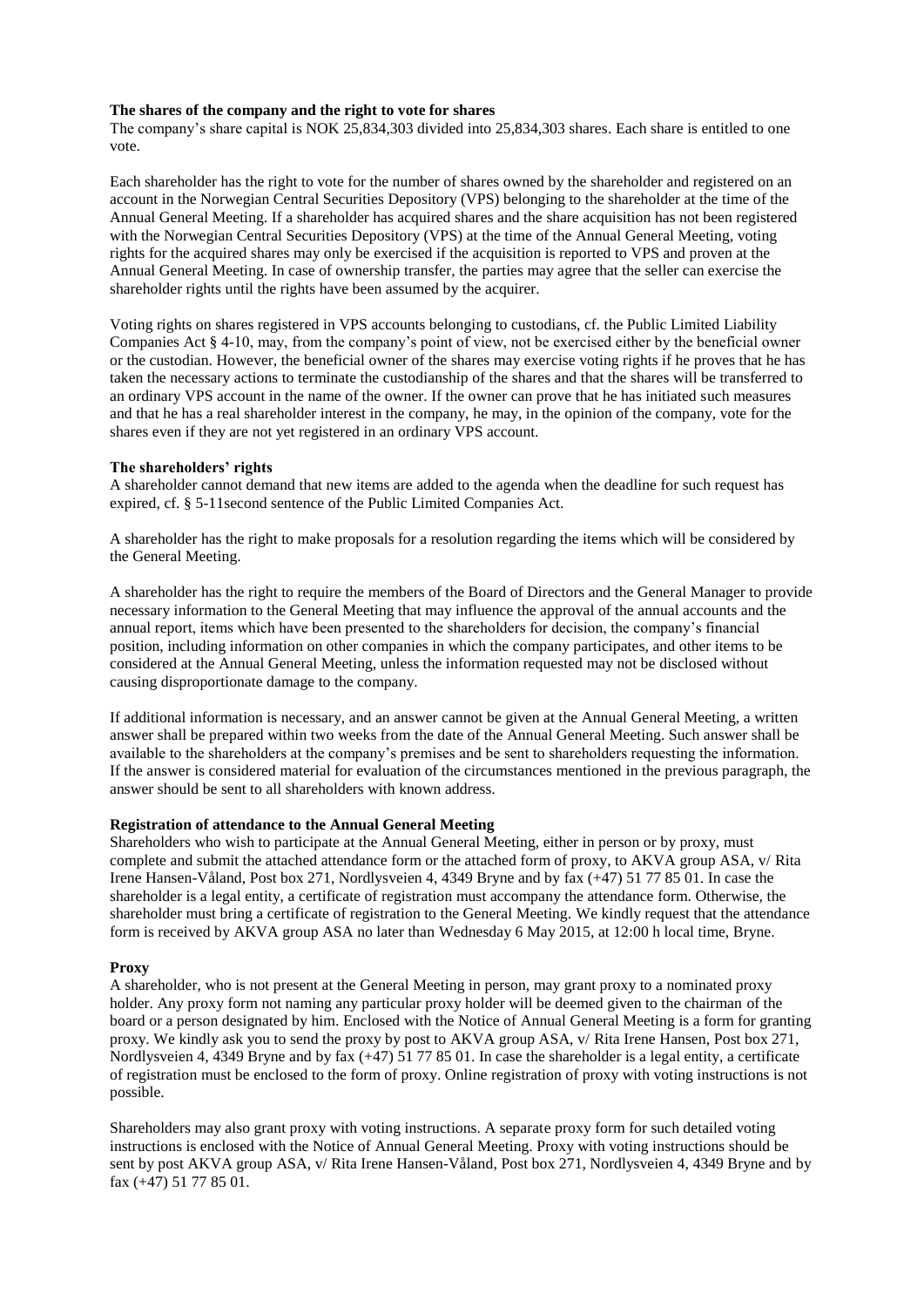We kindly request that all proxies, with and without instructions, are received by AKVA group ASA no later than Wednesday 6 May 2015, at 12:00 h local time, Bryne. Proxies not received by the company within the deadline, must be presented at the General Meeting in original (accompanied by a certificate of registration if the shareholder is a legal entity).

#### **Documents and proposals for resolutions**

In accordance with the article 8 of Articles of Association, documents which shall be handled at the General Meeting is displayed on the company's website [http://ir.akvagroup.com/investor-relations/general-meeting,](http://ir.akvagroup.com/investor-relations/general-meeting) and are consequently not distributed together with the notice. Nevertheless, each shareholder has the right to have the documents sent to him or her free of charge, upon request to the company. Shareholders may request the documents from the company by e-mail rihvaaland@akvagroup.com or by post to AKVA group ASA, v/ Rita Irene Hansen-Våland, Post box 271, Nordlysveien 4, 4349 Bryne. The company's website also displays the proposals for resolutions on the items on the agenda http://www.akvagroup.com/investor-relations/generalmeeting

In accordance with section 5-12 (1) of the Norwegian Public Limited Liability Companies Act, the Chairman of the board, Hans Kristian Mong will open the General Meeting.

\*\*\*

The Notice of the General Meeting and additional information related to the General Meeting is also available at the Company's website www.akvagroup.com

\*\*\*

8 April 2015 AKVA group ASA The Board of Directors

Enclosure: Notice of Attendance/Proxy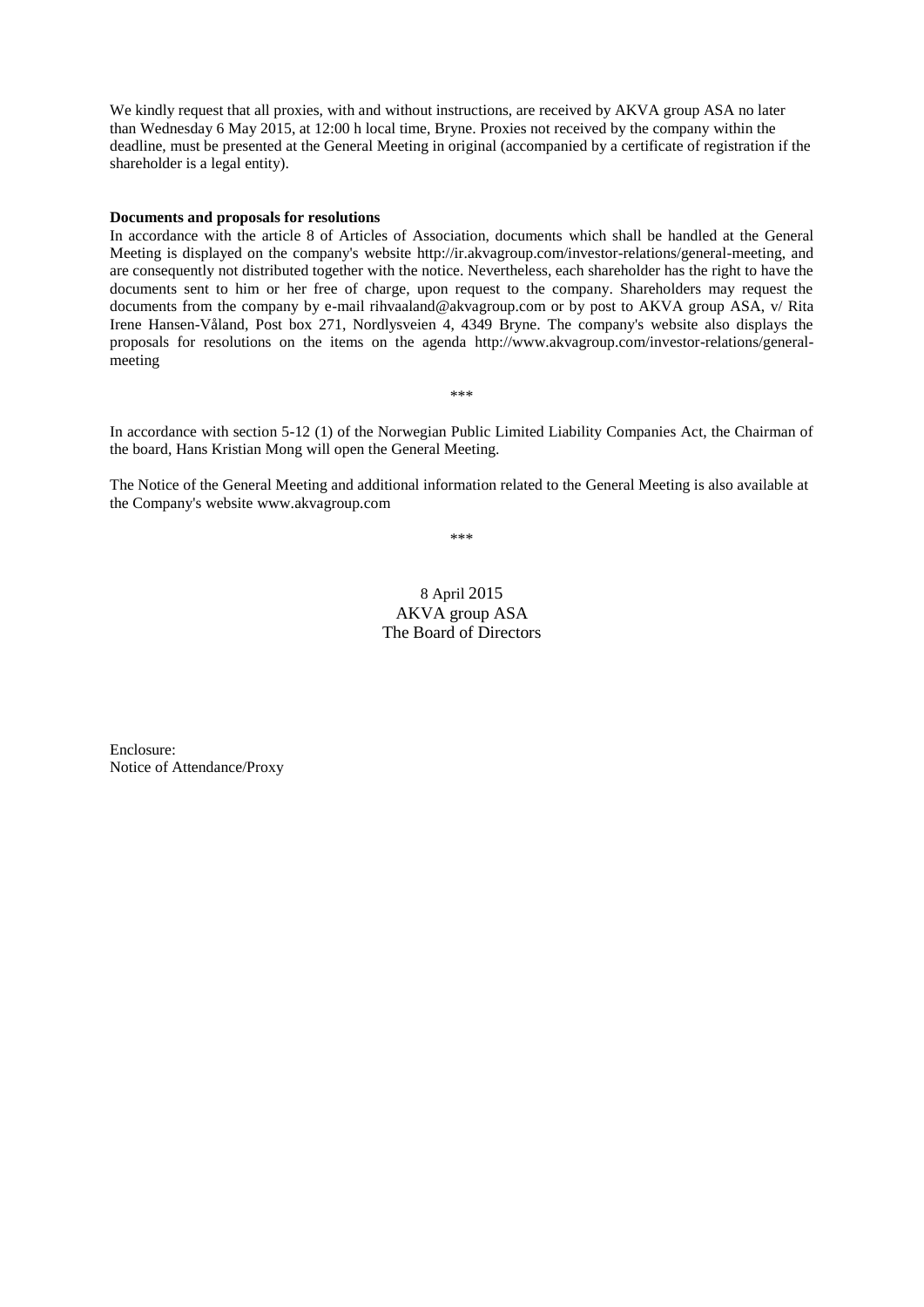#### **ATTENDANCE FORM, ANNUAL GENERAL MEETING**

*Shareholders who wish to attend the Annual General Meeting of AKVA group ASA to be held 7 May 2015 at Bryne, must send this form by post to AKVA group ASA*, *v/ Rita Irene Hansen-Våland, Post box 271, Nordlysveien 4, 4349 Bryne and by fax (+47) 51 77 85 01. The attendance form should be received by AKVA group ASA no later than 6 May 2015 at 12:00 h local time, Bryne. In case the shareholder is a legal entity, a certificate of registration must accompany the attendance form.* 

|            |                                                     | In case the shareholder is a legal entity, it will be represented by: |                                                                                       |  |
|------------|-----------------------------------------------------|-----------------------------------------------------------------------|---------------------------------------------------------------------------------------|--|
|            |                                                     |                                                                       | Person who represents the entity                                                      |  |
|            |                                                     |                                                                       | (to grant proxy, please use the form of proxy below)                                  |  |
|            |                                                     |                                                                       | (shareholders name in capital letters) will attend at AKVA group ASA's Annual         |  |
|            | General Meeting, 7 May 2015 at 17:00, and vote for: |                                                                       |                                                                                       |  |
|            |                                                     | own shares                                                            |                                                                                       |  |
|            |                                                     | other shares in accordance with enclosed proxy                        |                                                                                       |  |
| A total of |                                                     | shares.                                                               |                                                                                       |  |
|            |                                                     |                                                                       |                                                                                       |  |
| Place/date |                                                     |                                                                       | Shareholder's signature                                                               |  |
|            |                                                     |                                                                       | (Sign only by own attendance. To grant proxy, please<br>use the form of proxy below.) |  |

#### **PROXY (WITHOUT VOTING INSTRUCTIONS)**

*This form of proxy is for proxy without voting instructions. A shareholder who wishes to grant proxy with voting instructions, shall use the form on the next page. If you are not able to attend the Annual General Meeting, a nominated proxy holder can be granted your voting authority. Any proxy not naming proxy holder will be deemed given to the chairman of the board or a person designated by him. In case the shareholder is a legal entity, a certificate of registration must accompany the form of proxy.*

*We kindly ask you to send the proxy form by post to AKVA group ASA, v/ Rita Irene Hansen-Våland, Post box 271, Nordlysveien 4, 4349 Bryne and by fax (+47) 51 77 85 01. The proxy should be received by AKVA group ASA no later than 6 May 2015 at 12:00 h.*

\_\_\_\_\_\_\_\_\_\_\_\_\_\_\_\_\_\_\_\_\_\_\_\_\_\_\_\_\_\_\_\_\_\_\_\_ (shareholders name in capital letters) hereby grants (tick of the right box, and fill out name of proxy, if applicable)

 $\Box$  The chairman (or a person designated by him).

□ \_\_\_\_\_\_\_\_\_\_\_\_\_\_\_\_\_\_\_\_\_\_\_\_\_\_\_\_\_\_

Name of self-nominated proxy holder (*Please use capital letters*)

proxy to attend and vote at the AKVA group ASA's Annual General Meeting 7 May 2015 at 17:00 for my/our shares

\_\_\_\_\_\_\_\_\_\_\_\_\_\_\_\_\_\_\_\_\_\_\_\_ \_\_\_\_\_\_\_\_\_\_\_\_\_\_\_\_\_\_\_\_\_\_\_\_\_\_\_

Place/date Shareholder's signature